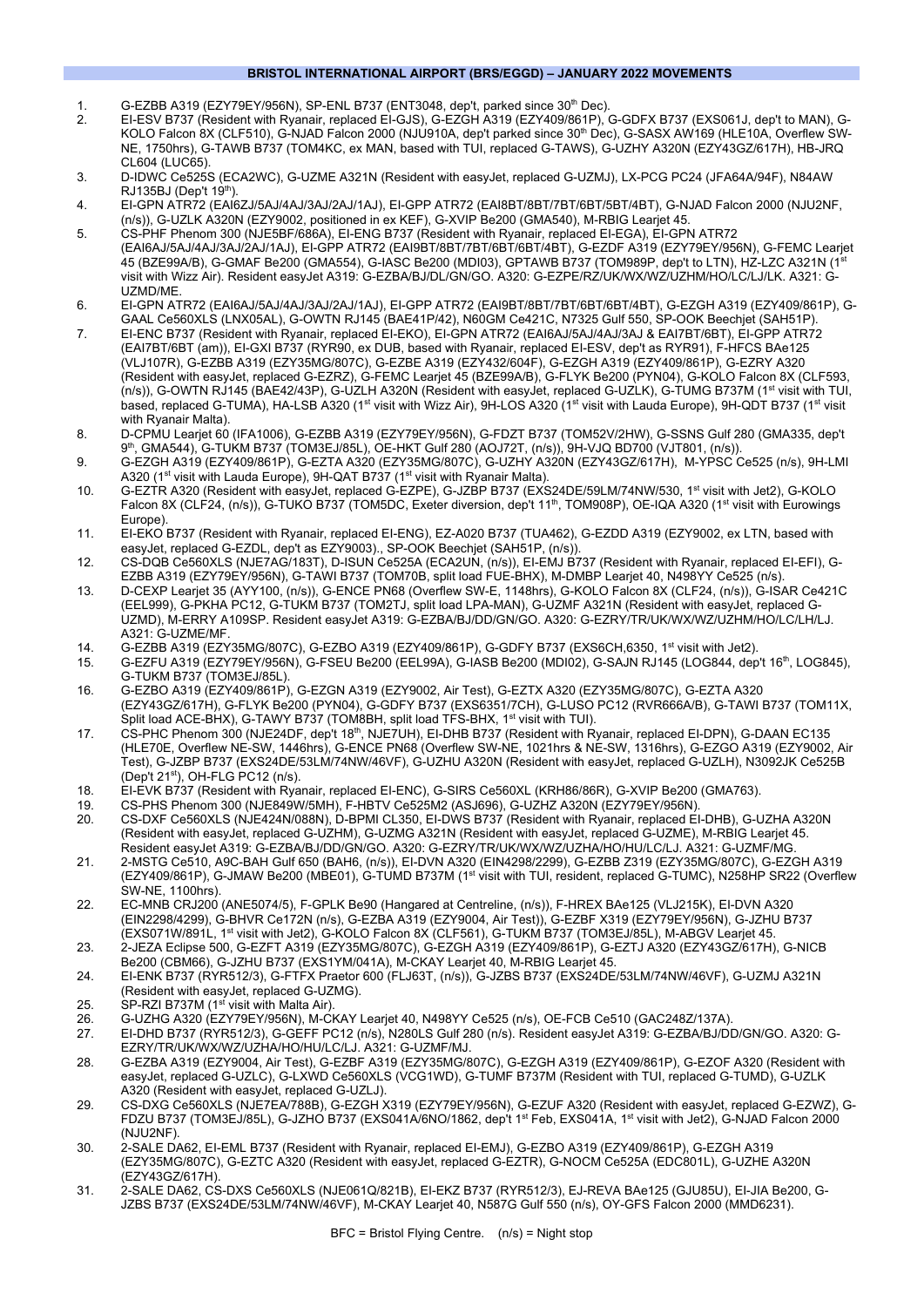## **ILS APPROACHES**

- 1<sup>st</sup> G-GWAC EC135 (HLE65E).
- 3<sup>rd</sup> G-WLTS BH429 (HLE22Z).
- $7<sup>th</sup>$  G-WLTS BH429 (HLE22Z).<br> $9<sup>th</sup>$  G-GWAC EC135 (HLE65E)
- $9<sup>th</sup>$  G-GWAC EC135 (HLE65E), G-WLTS BH429 (HLE22Z).<br>10<sup>th</sup> ZM408 A400M (RRR436).
- 10<sup>th</sup> ZM408 A400M (RRR436).<br>18<sup>th</sup> G-WLTS BH429 (HLE22Z
- $18th$  G-WLTS BH429 (HLE22Z).<br> $20th$  G-SVAN Ce208B.
- 20<sup>th</sup> G-SVAN Ce208B.<br>25<sup>th</sup> G-LDGP DA42 (LI
- $25<sup>th</sup>$  G-LDGP DA42 (LDG16). 28<sup>th</sup> G-LUSO PC12 (RVR999A, diverted to GLO due to fog).
- 30<sup>th</sup> G-GWAC EC135 (HLE65E).

# **CHARTER FLIGHTS**

None

# **SCHEDULED REGULAR FLIGHTS**

|                                                                                                                                                                                                                                                                     |                                                                                                                              |                                                                                         | $\overline{2}$                                                                           | 3                                                                                 | $\overline{4}$                                                            | 5                                                               | 6                                                                                       |                                                                                                                                          | 8                                                                                                     | 9                                                                                       | 10                                     | 11                                     | 12                               | 13                       | 14                                     | 15                                            |
|---------------------------------------------------------------------------------------------------------------------------------------------------------------------------------------------------------------------------------------------------------------------|------------------------------------------------------------------------------------------------------------------------------|-----------------------------------------------------------------------------------------|------------------------------------------------------------------------------------------|-----------------------------------------------------------------------------------|---------------------------------------------------------------------------|-----------------------------------------------------------------|-----------------------------------------------------------------------------------------|------------------------------------------------------------------------------------------------------------------------------------------|-------------------------------------------------------------------------------------------------------|-----------------------------------------------------------------------------------------|----------------------------------------|----------------------------------------|----------------------------------|--------------------------|----------------------------------------|-----------------------------------------------|
| DLH2WU/3ML<br>DLH3LX/3WY<br>EIN296/297<br>EJU61WE/6167<br>EJU6025/6026<br>EWG13M/4213<br>KLM1049/1050<br>KLM1051/1052<br><b>KLM48R/91Q</b><br>KLM1057/1046<br>KLM71X/1056<br>WZZ1057/3355                                                                           | D-<br>D-<br>EI-<br>OE-<br>OE-<br>OE-<br>PH-<br>PH-<br>PH-<br>PH-<br>PH-<br>HA-                                               | <b>AECA</b><br>IJU<br><b>EXM</b><br>EXO                                                 | <b>AEBC</b><br><b>DES</b><br><b>IND</b><br><b>LYZ</b><br>EXZ<br><b>EXX</b><br><b>EXM</b> | <b>AECI</b><br><b>DES</b><br>LYW<br><b>EXG</b><br><b>EXJ</b><br>EZY<br><b>LYP</b> | AECH<br><b>DEK</b><br><b>EXN</b><br><b>EZG</b>                            | <b>AECG</b><br><b>EXZ</b><br>EXS<br><b>EXH</b><br><b>LZC</b>    | <b>AECH</b><br><b>DVL</b><br><b>EXP</b><br>EXL<br><b>EXM</b>                            | DEL<br><b>EXU</b><br>EXU<br><b>LSB</b>                                                                                                   | <b>AECC</b><br><b>EXK</b><br><b>EXJ</b>                                                               | <b>AECD</b><br>DEI<br><b>EXR</b><br>EZY<br><b>EZN</b>                                   | <b>IQA</b><br><b>EXW</b><br><b>EXP</b> | <b>EXM</b><br><b>EXS</b><br>EZE        | <b>AECA</b><br>EZA<br><b>EXR</b> | EZL<br><b>EXM</b><br>EZO | EZU<br><b>EXK</b><br><b>EXF</b>        | <b>AECH</b><br>EXN<br><b>EZR</b>              |
| RYR1HG/17GQ<br>RYR1NH/8682<br>RYR2CM/4ER<br>RYR2GP/240C<br>RYR2HX/95XP<br>RYR3FR/87GT<br>RYR3NB/8UB<br>RYR4BV/8KD<br>RYR4DV/484H<br>RYR4HY/8KT<br>RYR4JT/6XZ<br>RYR4LL/5CA<br>RYR5DF/83NN<br>RYR5QN/49RD<br>RYR6G/669G<br>RYR6RU/37XB<br>RYR7JZ/93FN<br>RYR9LL/149X | EI-<br>EI-<br>EI-<br>EI-<br>EI-<br>EI-<br>EI-<br>EI-<br>EI-<br>EI-<br>EI-<br>EI-<br>EI-<br>EI-<br>EI-<br>EI-<br>$E$ -<br>EI- | <b>DCW</b><br><b>RSC</b><br><b>RSZ</b><br>GJS<br>EKO<br>EKO<br><b>RSH</b><br><b>EGA</b> | <b>RSG</b><br><b>EGA</b><br>ESV<br>EFI<br><b>RSV</b><br>LOO<br>EFI<br>EGA                | EFI<br>ESV<br>EFI<br>EKO<br><b>DCL</b><br>QDL<br><b>EVA</b><br><b>EGA</b><br>EGA  | <b>DLD</b><br><b>RZF</b><br><b>RSX</b><br>ESV<br>EFI<br><b>RKN</b><br>EGA | $\star$<br><b>RSY</b><br><b>RSM</b><br><b>RKL</b><br><b>EFI</b> | <b>DPL</b><br><b>RSO</b><br><b>RKS</b><br><b>DPY</b><br><b>RSM</b><br><b>RSV</b><br>ESV | <b>RSZ</b><br><b>DPN</b><br><b>ENG</b><br>ESV<br>EFI<br><b>DPN</b><br><b>DCL</b><br><b>LOS</b><br>QDT<br><b>EVA</b><br>EKO<br><b>ENG</b> | <b>DPL</b><br><b>RZB</b><br><b>RKV</b><br>EFI<br><b>ENC</b><br><b>ENC</b><br><b>RKN</b><br><b>ENG</b> | <b>RSS</b><br><b>ENG</b><br><b>DPN</b><br>EFI<br><b>RKP</b><br>LMI<br>EFI<br><b>ENC</b> | <b>DPN</b><br>EGA<br><b>ENC</b>        | <b>RSU</b><br><b>RSS</b><br><b>ENC</b> | EKO                              |                          | <b>EMJ</b><br>EPB<br><b>DPN</b>        | <b>GSJ</b><br><b>RKS</b><br>RKN<br><b>ENC</b> |
| RYR9UZ/21UN<br>RYR9WP/75ZZ<br>RYR15HF/504<br>RYR15LT/8255<br>RYR17D/5342<br>RYR64FR/1177<br>RYR67YY/4757<br>RYR71BL/8249<br>RYR77CZ/77XX<br>RYR88EQ/1104<br>RYR2798/2799<br>RYR49BG/4899<br>RYR51PL/606A<br>RYR72LQ/79PX                                            | EI-<br>EI-<br>EI-<br>EI-<br>EI-<br>EI-<br>EI-<br>EI-<br>EI-<br>EI-<br>EI-<br>EI-<br>EI-<br>EI-                               | EGA<br>GJS<br>EFI<br><b>EBL</b><br>EFI<br>EKO                                           | <b>DCP</b><br>EFI<br>$\bullet$<br>EKO<br>QDR<br>EKO<br><b>DCP</b><br>ESV                 | ESV<br>EKO<br><b>DYR</b><br><b>RKQ</b><br>ESV<br><b>DHC</b>                       | <b>EGA</b><br>EFI<br><b>RKQ</b><br><b>DLV</b>                             | ESV<br>EFI<br>ESV<br><b>RKR</b><br>ESV<br>QCQ<br>EBA            | ESV<br>EFI<br><b>RKE</b><br>QDE<br>EKO<br><b>DLV</b><br>EFI                             | $\star$<br>EBD<br><b>DLY</b><br>EKO<br>EFI<br>EFI                                                                                        | <b>ENG</b><br><b>EKV</b><br>EFI<br><b>DPN</b><br><b>DYN</b><br><b>DPN</b><br><b>ENC</b>               | <b>DWW</b><br>EFI<br><b>DPN</b><br>QAT<br><b>ENG</b><br><b>DLE</b><br><b>ENC</b>        | EFI<br><b>EKN</b>                      | EFI                                    | ٠<br>EFI                         | EKO                      | <b>ENC</b><br><b>GSH</b><br><b>EBR</b> | <b>EMK</b><br>EKO<br><b>EMJ</b><br>EKO        |